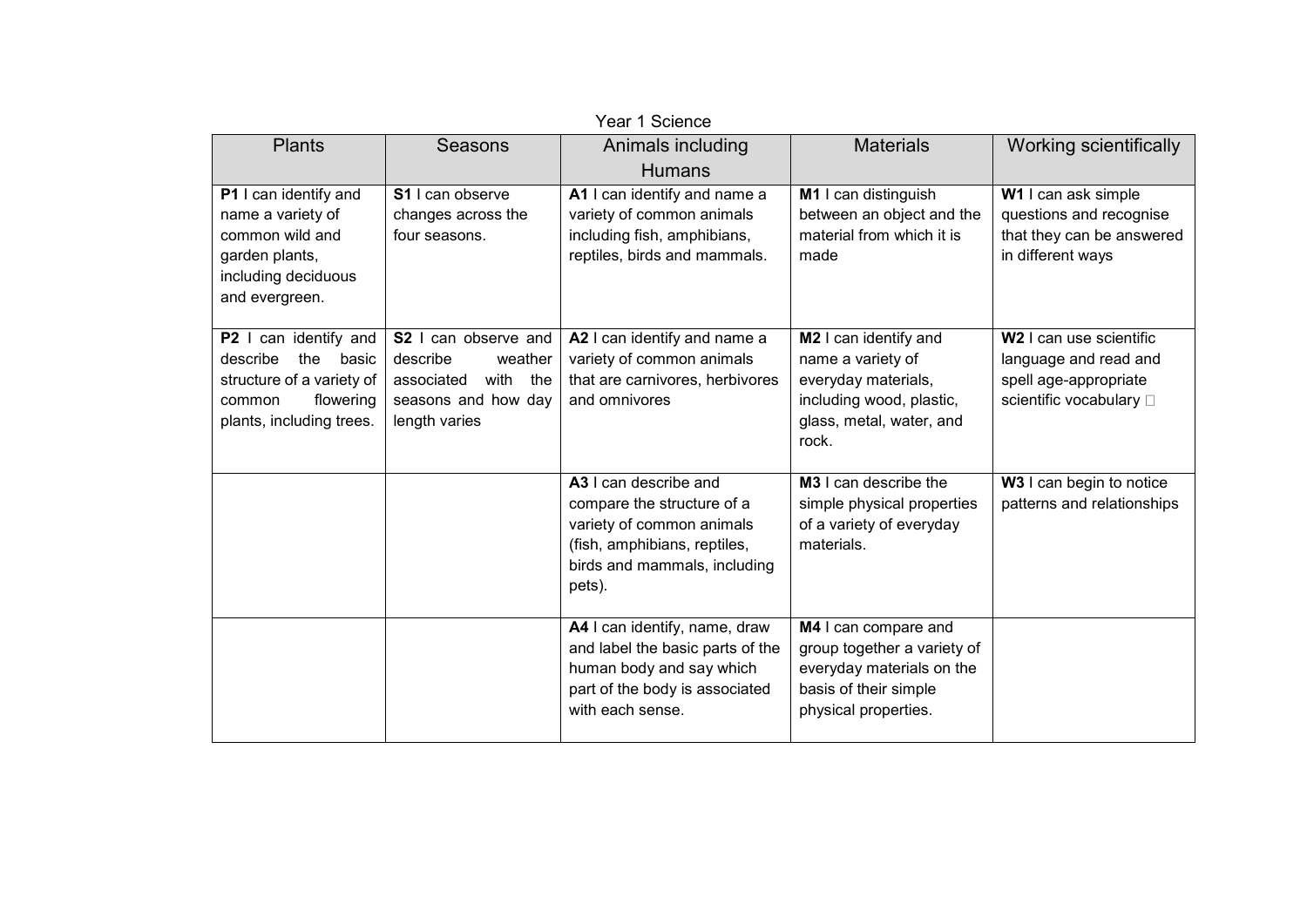## Topic coverage

| Autumn 1 & 2                                                                                                                      | Spring 1 & 2                                                                                   | Summer 1 & 2                             |  |  |  |  |
|-----------------------------------------------------------------------------------------------------------------------------------|------------------------------------------------------------------------------------------------|------------------------------------------|--|--|--|--|
| <b>Topic: Light &amp; Dark</b>                                                                                                    | <b>Topic: Once Upon a Time</b>                                                                 | <b>Topic: Let's Explore Outside</b>      |  |  |  |  |
| S1, S2                                                                                                                            | A1, A2, A3, A4                                                                                 | P1, P2                                   |  |  |  |  |
| M1, M2, M3, M4                                                                                                                    | W <sub>2</sub>                                                                                 | W1, W2                                   |  |  |  |  |
| W2, W3                                                                                                                            |                                                                                                |                                          |  |  |  |  |
|                                                                                                                                   |                                                                                                |                                          |  |  |  |  |
|                                                                                                                                   |                                                                                                |                                          |  |  |  |  |
| <b>Vocabulary</b>                                                                                                                 |                                                                                                |                                          |  |  |  |  |
| <b>Seasonal changes</b>                                                                                                           | <b>Animals including humans</b>                                                                | <b>Plants</b>                            |  |  |  |  |
| Summer, Spring, Autumn, Winter,                                                                                                   | Fish, Reptiles, Mammals, Birds,                                                                | Evergreen & deciduous trees, branches,   |  |  |  |  |
| Season, Sun, day, Moon, Night, light,                                                                                             | Amphibians (+ examples of each)                                                                | trunk, leaves, flowers (blossom) petals, |  |  |  |  |
| dark, rain, wind, snow, frist, sleet, fog and                                                                                     | Herbivore, Carnivore, Omnivore                                                                 | fruit, roots, bulb, seed, stem           |  |  |  |  |
| cloud(y)                                                                                                                          | Head, ear, eye, mouth, nose, leg, knee,                                                        |                                          |  |  |  |  |
|                                                                                                                                   | arm, elbow, back, neck, face, teeth, hair                                                      |                                          |  |  |  |  |
| <b>Everyday Materials</b>                                                                                                         | Wings, beak                                                                                    |                                          |  |  |  |  |
| Material, wood, plastic, glass, paper,                                                                                            |                                                                                                |                                          |  |  |  |  |
| fabric, metal, rock, hard, soft, smooth,                                                                                          |                                                                                                |                                          |  |  |  |  |
| shiny, rough, bendy (flexible)                                                                                                    |                                                                                                |                                          |  |  |  |  |
|                                                                                                                                   | <b>Working Scientifically Vocab</b>                                                            |                                          |  |  |  |  |
|                                                                                                                                   | Question, prediction, method, variables, fair test, recording, report, conclude, evaluate (NC) |                                          |  |  |  |  |
|                                                                                                                                   |                                                                                                |                                          |  |  |  |  |
| Investigation, enquiry, what to change, what we used, what we did, what we found out                                              |                                                                                                |                                          |  |  |  |  |
| Investigation cycle, question, prediction, method answer, observe, observing, equipment, identify, classify, sort, group, record, |                                                                                                |                                          |  |  |  |  |
| diagram, chart, map data, compare, contrast, describe, biology, predict, method, results                                          |                                                                                                |                                          |  |  |  |  |
|                                                                                                                                   |                                                                                                |                                          |  |  |  |  |
|                                                                                                                                   |                                                                                                |                                          |  |  |  |  |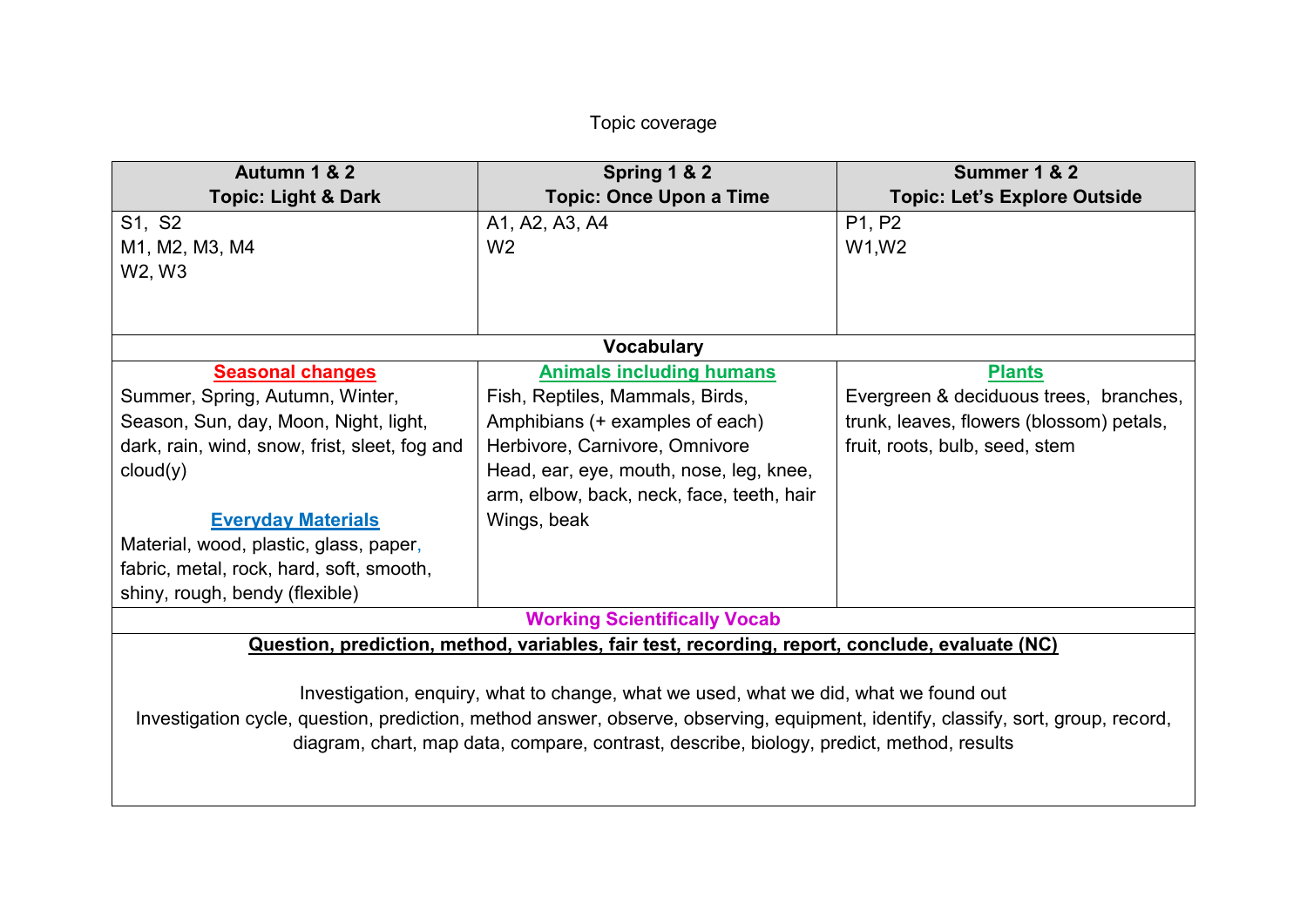| I will know                                                                                                                                      |                                                                                                                                                                                                                                                                                                                                                                                                                                                                                                                                                                                                                                                                                                                                                                                                                                              |                                                                                                                                                                                                                                                                                                                                                                                                                                                                                                                                                                                                                                                                                                                                                                                                                                                                                                                                                                                                                                                                                                                                                                                                                                                                                                           |  |  |  |  |
|--------------------------------------------------------------------------------------------------------------------------------------------------|----------------------------------------------------------------------------------------------------------------------------------------------------------------------------------------------------------------------------------------------------------------------------------------------------------------------------------------------------------------------------------------------------------------------------------------------------------------------------------------------------------------------------------------------------------------------------------------------------------------------------------------------------------------------------------------------------------------------------------------------------------------------------------------------------------------------------------------------|-----------------------------------------------------------------------------------------------------------------------------------------------------------------------------------------------------------------------------------------------------------------------------------------------------------------------------------------------------------------------------------------------------------------------------------------------------------------------------------------------------------------------------------------------------------------------------------------------------------------------------------------------------------------------------------------------------------------------------------------------------------------------------------------------------------------------------------------------------------------------------------------------------------------------------------------------------------------------------------------------------------------------------------------------------------------------------------------------------------------------------------------------------------------------------------------------------------------------------------------------------------------------------------------------------------|--|--|--|--|
| $\overline{\phantom{a}}$<br>$\overline{a}$<br>$\overline{\phantom{a}}$<br>$\overline{\phantom{a}}$<br>$\overline{\phantom{a}}$<br>$\overline{a}$ | the names of the four seasons<br>what happens in each season and<br>describe what happens e.g. In<br>Autumn the leaves change colour,<br>it gets colder. In Spring the seeds<br>begin to grow, tress get blossom<br>etc<br>name the different types of weather<br>which weather types go with each<br>season<br>that is Autumn and Winter the<br>daylight hours get shorter<br>that in Spring and Summer the<br>daylight hours get longer<br>what objects are made from<br>the names of different materials<br>how to describe materials such as<br>hard, rough, soft, twist, bend<br>how to group materials in different<br>ways<br>how to ask questions<br>how my questions may be<br>answered using different sources<br>the meaning of the scientific words<br>for each topic and will be reading,<br>writing and using them confidently | the names of different mammals,<br>the names of common wild plants<br>$\blacksquare$<br>$\blacksquare$<br>birds, fish, amphibians and<br>the names of common garden<br>reptiles<br>plants<br>what omnivore means and name<br>what deciduous means<br>omnivores<br>what evergreen means<br>$\blacksquare$<br>what carnivore means and name<br>the parts of a plant and tree and<br>will be able to label them e.g.<br>carnivores<br>what herbivore means and name<br>stem, leaf, roots<br>herbivores<br>how to ask questions<br>$\blacksquare$<br>how my questions may be<br>the names and parts of different<br>$\overline{\phantom{a}}$<br>$\blacksquare$<br>animals such as wing, fin etc<br>answered using different sources<br>the names of the parts of the<br>the meaning of the scientific<br>words for each topic and will be<br>human body<br>the names of the five senses and<br>reading, writing and using them<br>which body parts belong to them<br>confidently<br>how to ask questions<br>how to spot patterns and how and<br>why things happen<br>how my questions may be<br>answered using different sources<br>the meaning of the scientific words<br>for each topic and will be reading,<br>writing and using them confidently<br>how to spot patterns and how and<br>why things happen |  |  |  |  |